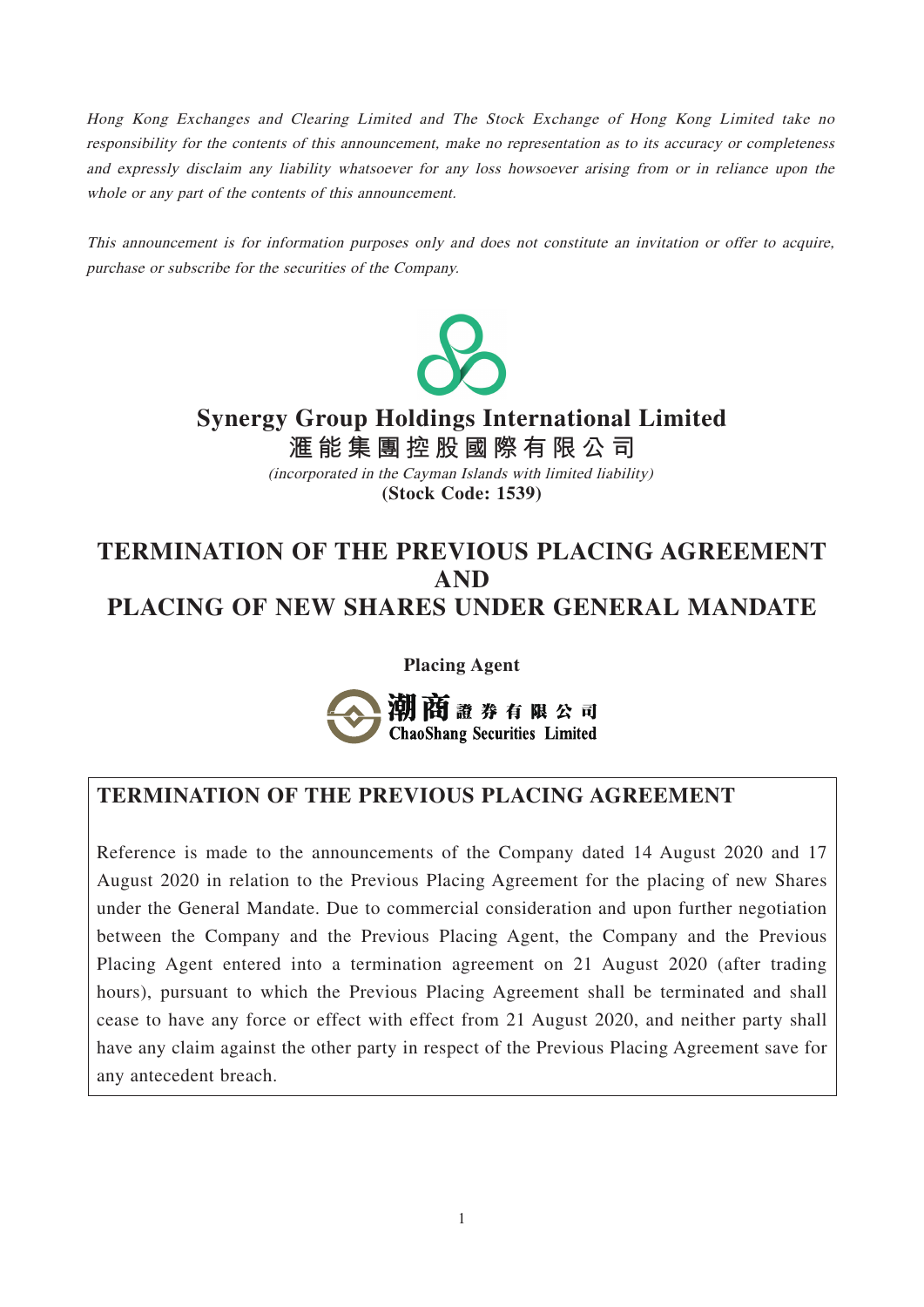### **THE PLACING**

On 21 August 2020 (after trading hours), the Company entered into the Placing Agreement with the Placing Agent, pursuant to which the Placing Agent has conditionally agreed, as agent of the Company, to procure, on a best efforts basis, not less than six Placees who and whose ultimate beneficial owners shall be Independent Third Parties to subscribe for up to 110,000,000 Placing Shares at the Placing Price of HK\$0.166 per Placing Share.

The maximum number of 110,000,000 Placing Shares represents:

- (a) 20.0% of the existing issued share capital of the Company as at the date of this announcement; and
- (b) approximately 16.7% of the issued share capital of the Company as enlarged by the allotment and issue of the maximum number of Placing Shares (assuming no further change in the share capital of the Company prior to Placing Completion).

The Placing Price of HK\$0.166 per Placing Share represents:

- (a) a discount of approximately 14.9% to the closing price of HK\$0.195 per Share as quoted on the Stock Exchange on 21 August 2020, being the date of the Placing Agreement; and
- (b) a discount of approximately 19.7% to the average closing price of HK\$0.2066 per Share as quoted on the Stock Exchange for the last five consecutive trading days immediately preceding the date of the Placing Agreement.

The Placing Shares will be allotted and issued pursuant to the General Mandate and is not subject to further Shareholders' approval. An application will be made by the Company to the Listing Committee of the Stock Exchange for the listing of, and permission to deal in, the Placing Shares.

Assuming all the Placing Shares are fully placed, the gross proceeds from the Placing will be approximately HK\$18.3 million. The net proceeds, after deduction of all relevant expenses (including the placing commission and legal expenses) incidental to the Placing of approximately HK\$0.7 million, are estimated to be approximately HK\$17.6 million.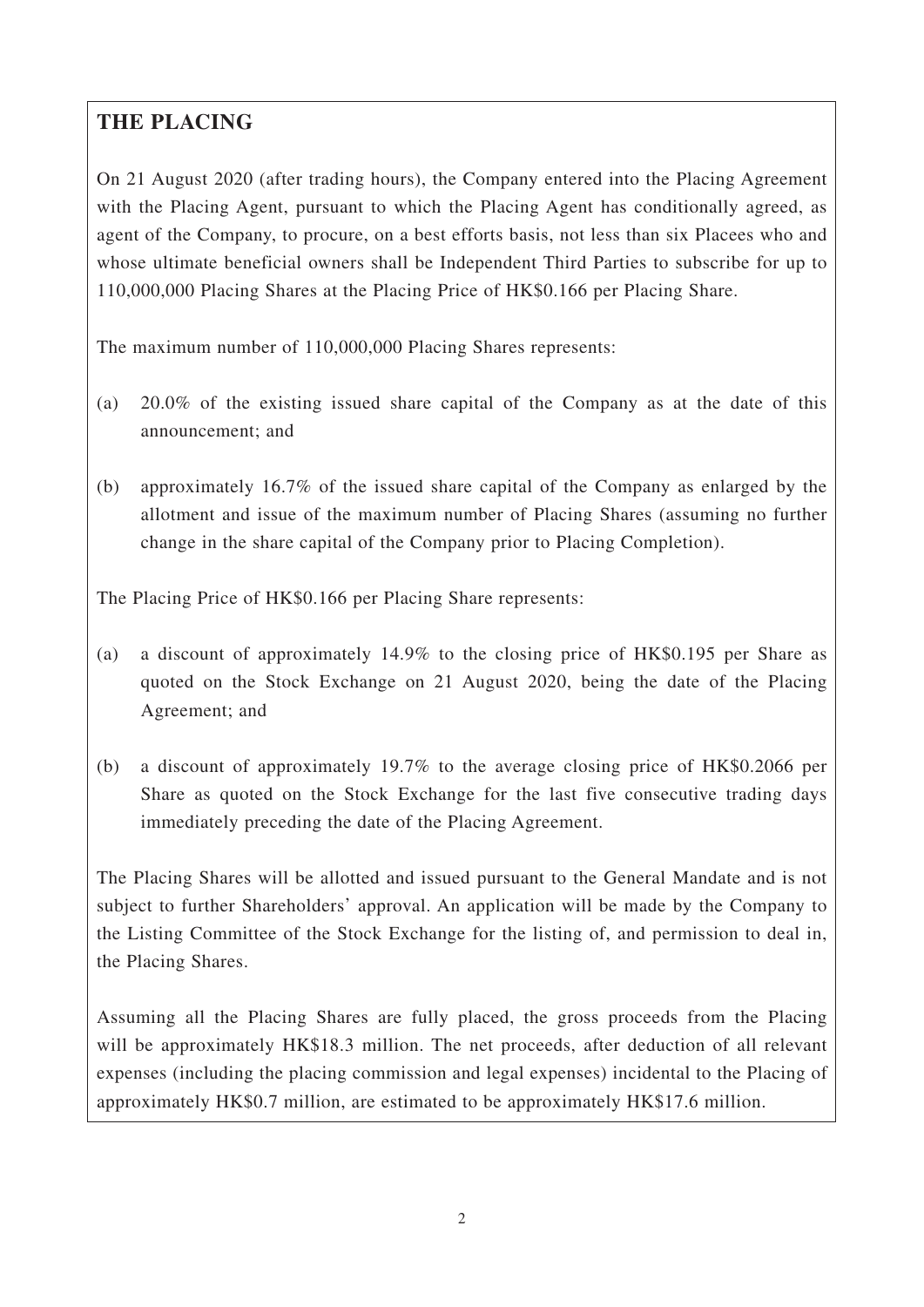**Placing Completion is subject to the satisfaction of the conditions precedent under the Placing Agreement. As the Placing may or may not proceed, Shareholders and potential investors are advised to exercise caution when dealing in the Shares.**

### **TERMINATION OF THE PREVIOUS PLACING AGREEMENT**

Reference is made to the announcements of the Company dated 14 August 2020 and 17 August 2020 in relation to the Previous Placing Agreement for the placing of new Shares under the General Mandate. Due to commercial consideration and upon further negotiation between the Company and the Previous Placing Agent, the Company and the Previous Placing Agent entered into a termination agreement on 21 August 2020 (after trading hours), pursuant to which the Previous Placing Agreement shall be terminated and shall cease to have any force or effect with effect from 21 August 2020, and neither party shall have any claim against the other party in respect of the Previous Placing Agreement save for any antecedent breach.

The Directors consider that the termination of the Previous Placing Agreement would have no material adverse effect on the business operation and financial position of the Group.

### **PLACING AGREEMENT**

#### **Date**

21 August 2020 (after trading hours)

#### **Parties**

Issuer : The Company

Placing Agent : ChaoShang Securities Limited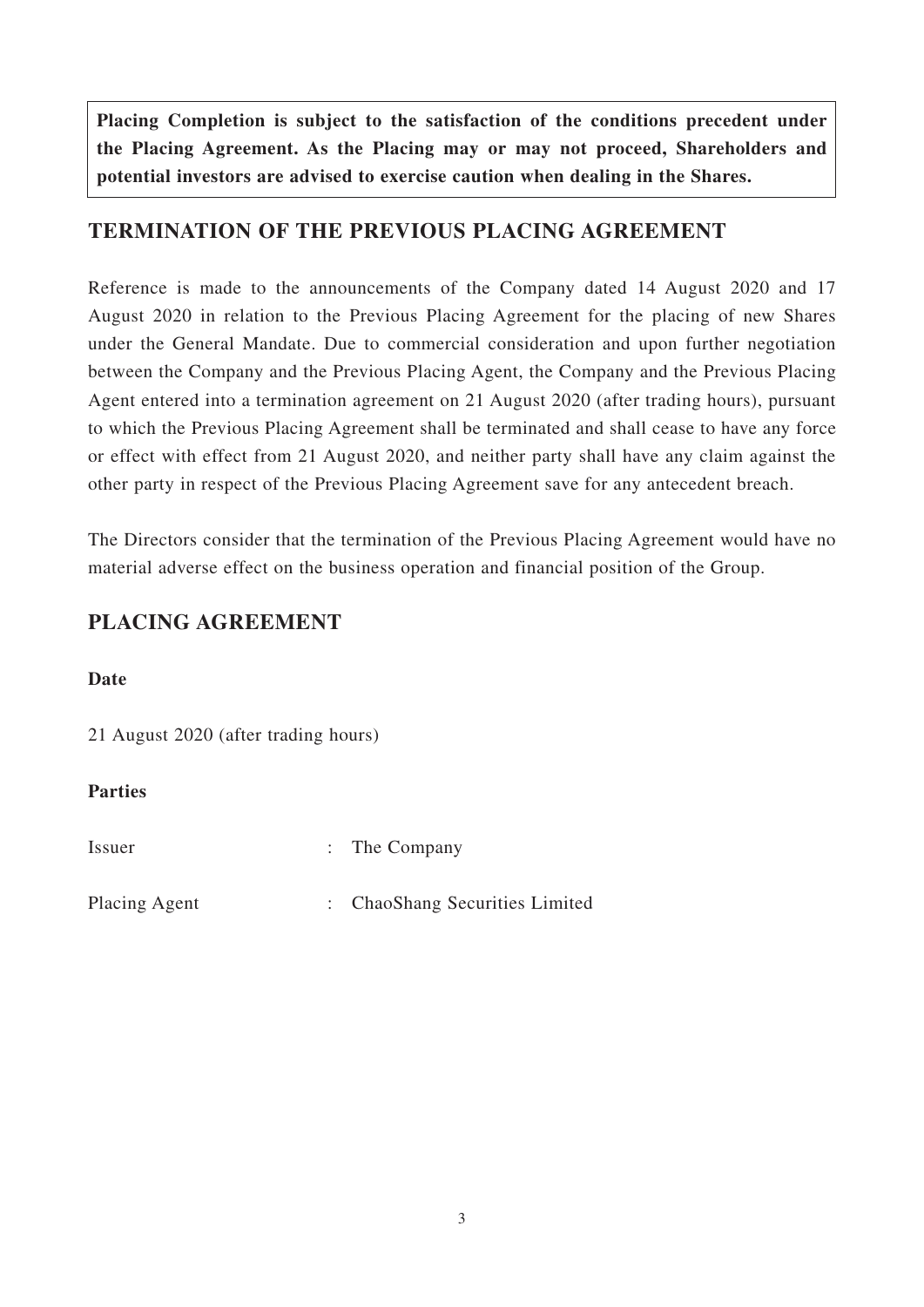To the best of the Directors' knowledge, information and belief having made all reasonable enquiries, the Placing Agent and its ultimate beneficial owner(s) are Independent Third Parties.

Pursuant to the terms of the Placing Agreement, the Placing Agent will receive a placing commission of 3% on the amount equal to the Placing Price multiplied by the number of Placing Shares successfully placed by the Placing Agent. The placing commission in respect of the Placing was negotiated on arm's length basis between the Company and the Placing Agent and was determined with reference to, among other things, the prevailing commission rate charged by other placing agents and the price performance of the Shares.

The Directors consider that the placing commission in respect of the Placing are fair and reasonable based on the current market conditions.

#### **Placees**

The Placing Shares will be placed on a best effort basis, to not less than six Placees. The Placing Agent will also use its reasonable endeavours to ensure that the Placees and their respective ultimate beneficial owners will be Independent Third Parties, and that none of the Placees will, immediately upon Placing Completion, become a substantial shareholder (as defined in the Listing Rules) of the Company.

#### **Placing Shares**

The maximum number of 110,000,000 Placing Shares represents:

- (a) 20.0% of the existing issued share capital of the Company as at the date of this announcement; and
- (b) approximately 16.7% of the issued share capital of the Company as enlarged by the allotment and issue of the maximum number of Placing Shares (assuming no further change in the share capital of the Company prior to Placing Completion).

The aggregate nominal value of the maximum of 110,000,000 Placing Shares is HK\$1,100,000.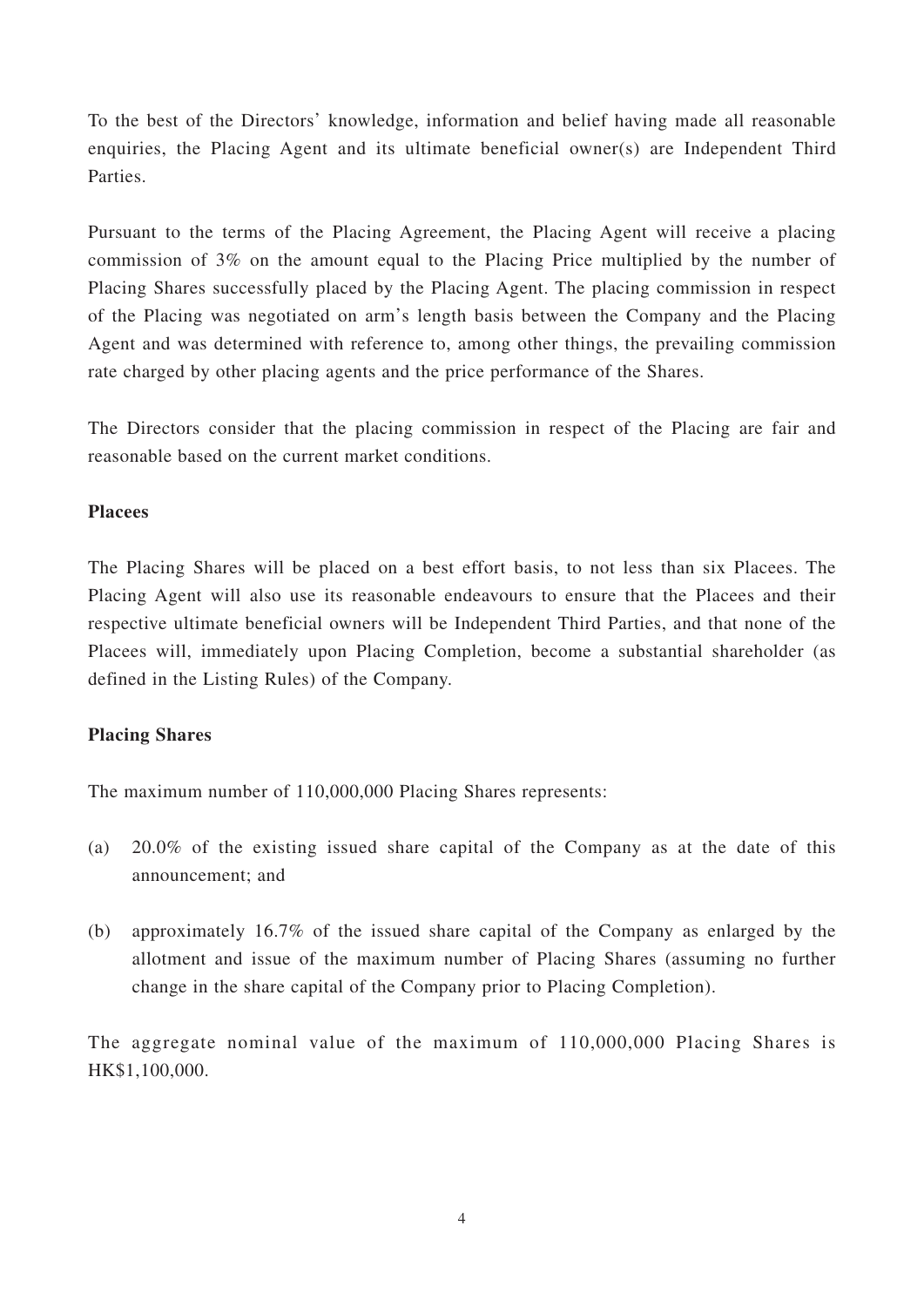The Placing Shares, when allotted and issued, will rank pari passu in all respects among themselves and with the Shares in issue on the date of allotment and issue of the Placing Shares.

#### **Placing Price**

The Placing Price of HK\$0.166 per Placing Share represents:

- (a) a discount of approximately 14.9% to the closing price of HK\$0.195 per Share as quoted on the Stock Exchange on 21 August 2020, being the date of the Placing Agreement; and
- (b) a discount of approximately 19.7% to the average closing price of HK\$0.2066 per Share as quoted on the Stock Exchange for the last five consecutive trading days immediately preceding the date of the Placing Agreement.

After deduction of relevant expenses of the Placing, the net placing price per Placing Share is approximately HK\$0.160.

The Placing Price was arrived at after arm's length negotiations between the Company and the Placing Agent with reference to the prevailing market price and the recent trading performance of the Shares. The Directors consider that the Placing Price and the terms and conditions of the Placing Agreement are fair and reasonable and are in the interests of the Company and the Shareholders as a whole.

#### **Conditions of the Placing**

The Placing is conditional upon the following conditions being fulfilled:

- (i) the Placing Agreement not having been terminated in accordance with its terms prior to Placing Completion; and
- (ii) the granting by the Listing Committee of, and permission to deal in, all of the Placing Shares and other approval as may be required for the Placing by the Long Stop Date.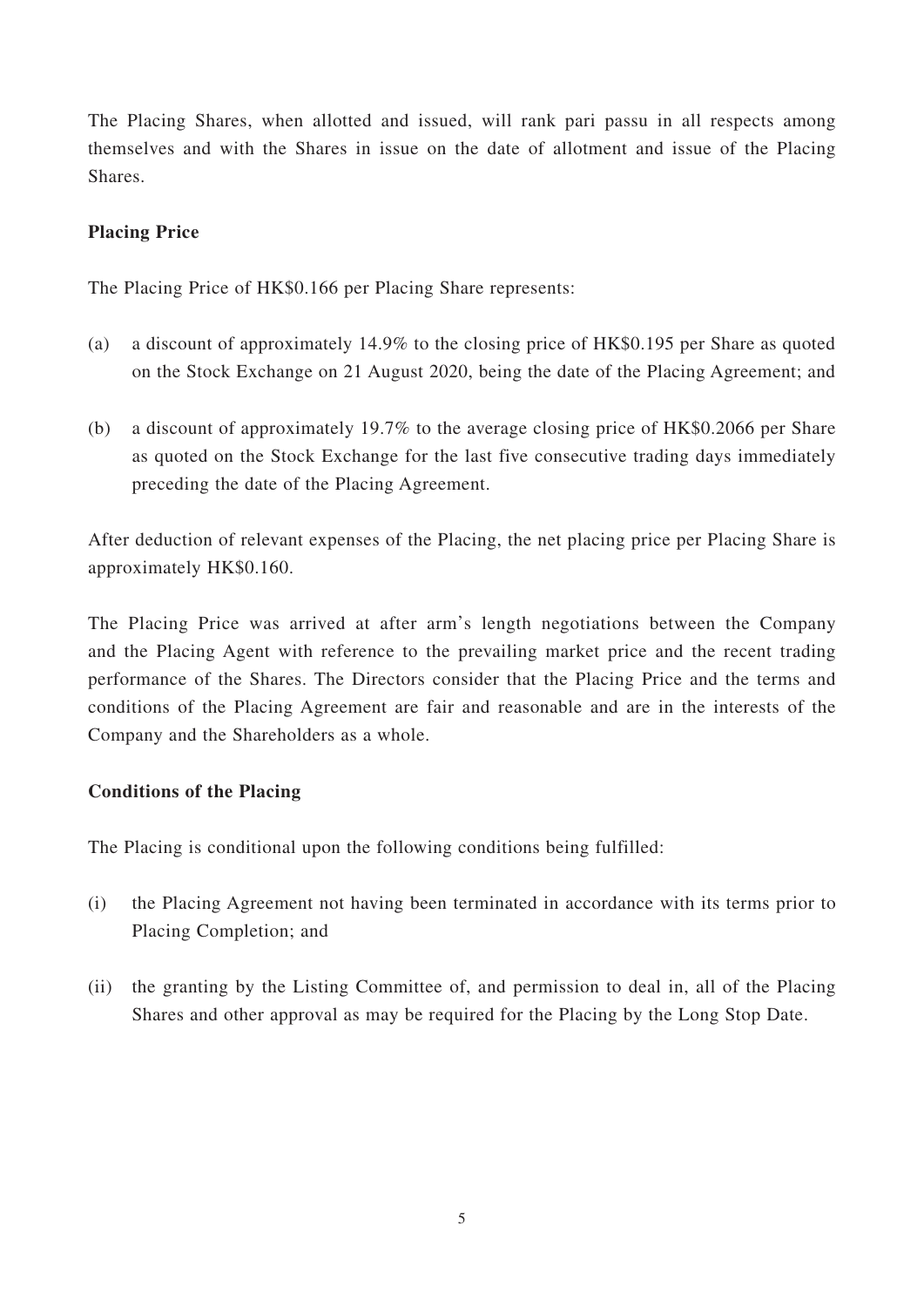If condition (ii) above is not fulfilled in accordance with the terms and conditions of the Placing Agreement, all obligations of the Placing Agent and of the Company thereto shall cease and determine and none of the parties shall have any claim against the other in relation thereto save in respect of any antecedent breach of any obligation under the Placing Agreement.

#### **Placing Completion**

Placing Completion shall take place on a business date falling on the fourth Business Day after the day on which all the conditions set out in the Placing Agreement have been fulfilled or such other date as the Company and the Placing Agent may agree in writing.

#### **Termination**

The Placing Agent may, in its reasonable opinion, after consultation with the Company, terminate the Placing Agreement by notice in writing to the Company at any time up to 8:00 a.m. on the date of Placing Completion if:

- (1) the success of the Placing would be materially and adversely affected by any force majeure events (as defined below). For this purpose, a "force majeure event" refers to:
	- (a) the introduction of any new laws or regulations or any change in existing laws or regulations (or the judicial interpretation thereof) or other occurrence of any nature whatsoever which may, in the absolute opinion of the Placing Agent, materially and adversely affect the business or the financial or trading position or prospects of the Group as a whole; or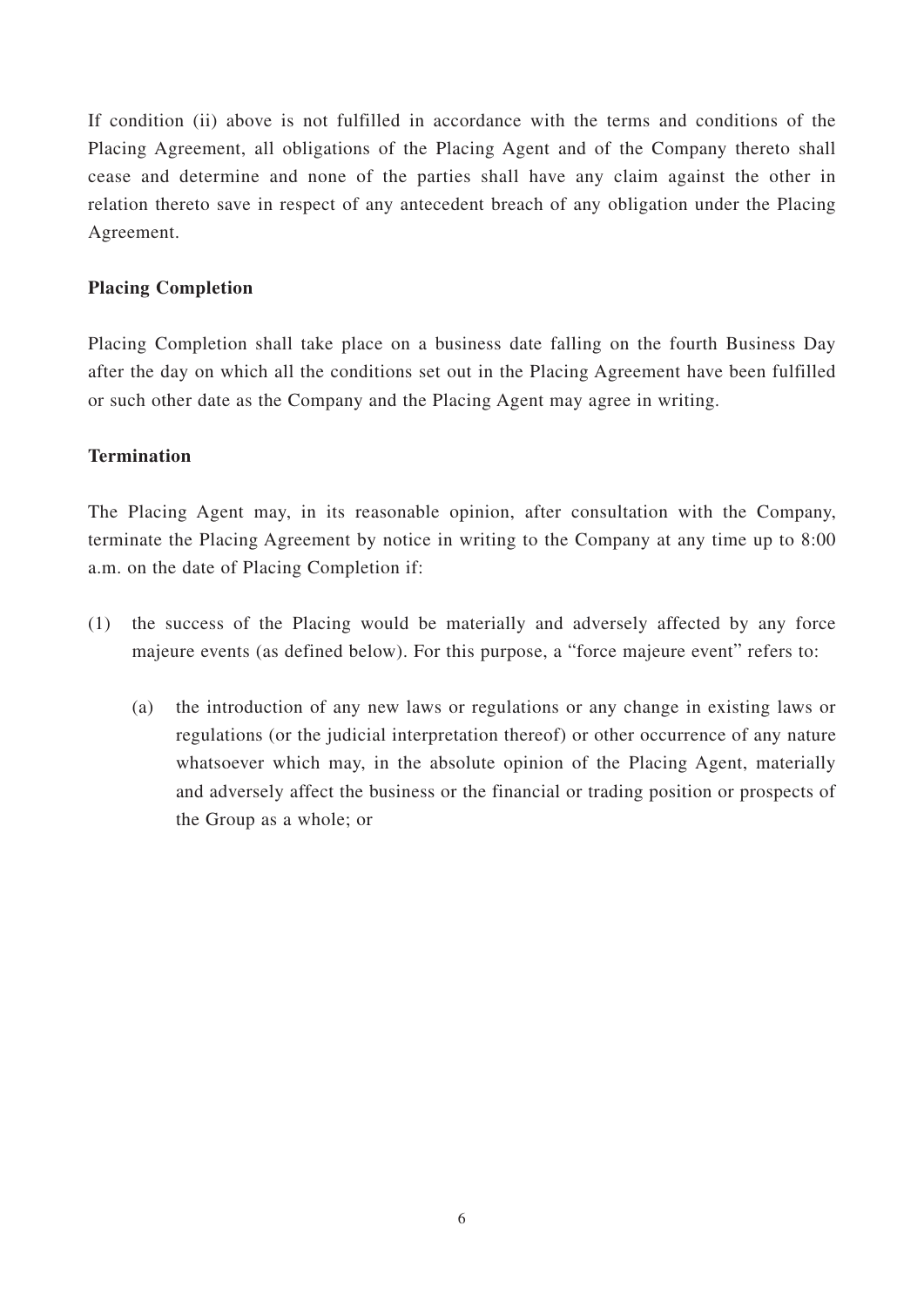- (b) the occurrence of any local, national or international event or change (whether or not forming part of a series of events or changes occurring or continuing before and/or after the date of the Placing Agreement) of a political, military, financial, economic, currency (including a change in the system under which the value of the Hong Kong currency is linked to the currency of the United States of America) or other nature (whether or not sui generis with any of the foregoing), or in the nature of any local, national, international outbreak or escalation of hostilities or armed conflict, or affecting local securities market or the occurrence of any combination of circumstances which may, in the absolute opinion of the Placing Agent, materially and adversely affect the business or the financial or trading position or prospects of the Group as a whole or adversely prejudices the success of the Placing of the Shares by potential investor(s) or otherwise makes it inexpedient or inadvisable for the Company or the Placing Agent to proceed with the Placing; or
- (c) any change in market conditions or combination of circumstances in Hong Kong (including without limitation suspension or material restriction or trading in securities) occurs which affect the success of the Placing (such success being the placing of the Shares to potential investor(s)) or otherwise in the absolute opinion of the Placing Agent makes it inexpedient or inadvisable or inappropriate for the Company or the Placing Agent to proceed with the Placing.
- (2) there is any breach of the warranties, representations and undertakings given by the Company in the Placing Agreement and such breach is considered by the Placing Agent on reasonable grounds to be material in the context of the Placing; or
- (3) any statement contained in the announcements, circulars, interim and annual reports issued by the Company to the Stock Exchange and/or the shareholders of the Company since the publication of the announcement of the Company relating to the annual results of the Company for the year ended 31 March 2020 has become or been discovered to be untrue, incorrect or misleading in any material respect which in the opinion of the Placing Agent would be materially adverse in the consummation of the Placing.

The Company may, in its reasonable opinion, after consultation with the Placing Agent, terminate the Placing Agreement by notice in writing to the Placing Agent at any time up to 8:00 a.m. on the date of Placing Completion if there is a breach of the warranties, representations and undertakings given by the Placing Agent in the Placing Agreement and such breach is considered by the Company on reasonable grounds to be material.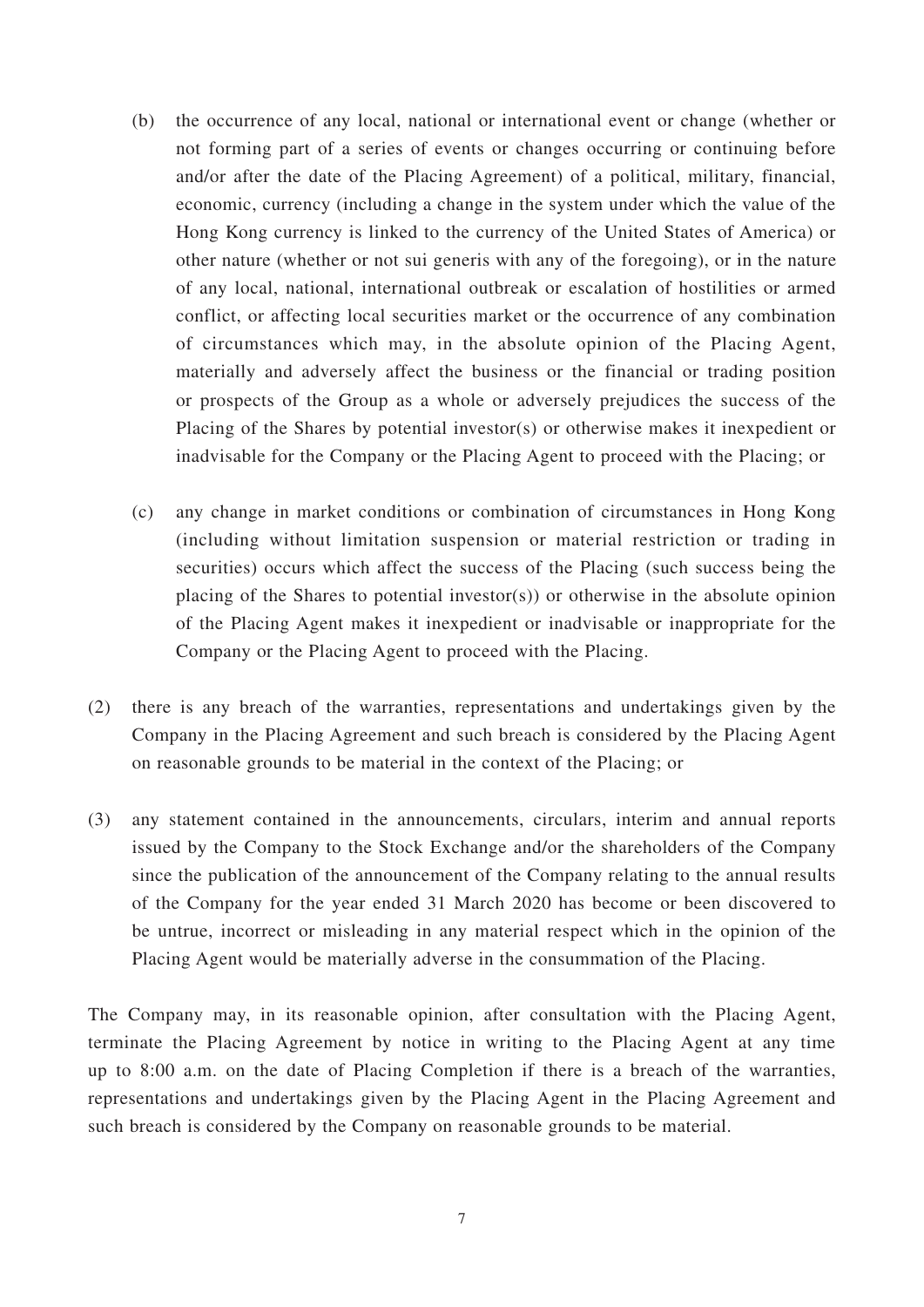Upon termination of the Placing Agreement pursuant to the above, all liabilities of the parties thereto hereunder shall cease and determine and no party thereto shall have any claim against the other party in respect of any matter or thing arising out of or in connection with the Placing Agreement save in respect of any antecedent breach of any obligation under the Placing Agreement.

### **APPLICATION FOR LISTING**

An application will be made by the Company to the Listing Committee of the Stock Exchange for the listing of, and permission to deal in, the Placing Shares.

### **GENERAL MANDATE TO ISSUE THE PLACING SHARES**

The Placing Shares will be allotted and issued under the General Mandate granted to the Directors pursuant to the resolution of the Shareholders passed at the AGM. The number of Shares which could be issued and allotted under the General Mandate is 110,000,000 Shares as at the date hereof. As such, the current General Mandate is sufficient for the issue and allotment of the Placing Shares. No separate approval of Shareholders is required for the Placing. As at the date of this announcement, no Share has been issued pursuant to the General Mandate.

### **REASONS FOR THE PLACING**

The Group is a leading integrated energy saving and management solutions and technologies provider headquartered in Hong Kong with presences in the PRC, Malaysia, Indonesia, and South Africa. The Group is principally engaged in the provision of leasing services of energy saving systems, consultancy service and artificial intelligence technology services, and trading of energy saving products.

The Directors consider the Placing offers a good opportunity for the Group to raise further capital and broaden the shareholders base of the Company thereby increasing the liquidity of the Shares as well as to strengthen the financial position of the Group.

The estimated net proceeds under the Placing Agreement (i.e. approximately HK\$17.6 million) is higher than the net proceeds which would arise from the Previous Placing Agreement (i.e. approximately HK\$14.4 million as set out in the announcement of the Company dated 17 August 2020) which has been terminated with effect from 21 August 2020.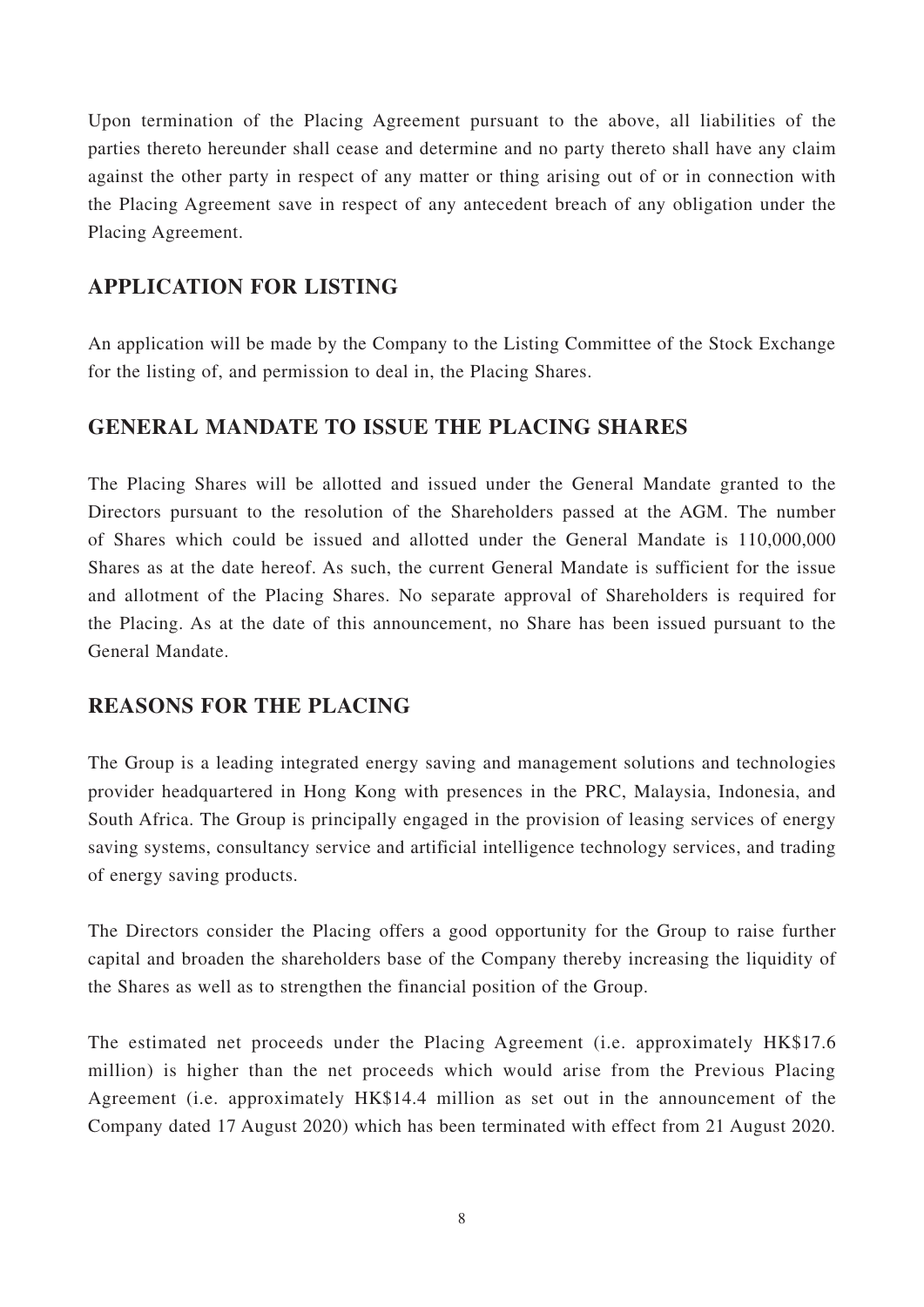The Directors consider the terms of the Placing Agreement are on normal commercial terms and are fair and reasonable based on the current market conditions and in the interests of the Company and the Shareholders as a whole.

### **USE OF PROCEEDS**

Assuming all the Placing Shares are fully placed, the gross proceeds from the Placing will be approximately HK\$18.3 million. The net proceeds, after deduction of all relevant expenses (including the placing commission and legal expenses) incidental to the Placing of approximately HK\$0.7 million, are estimated to be approximately HK\$17.6 million.

The Company intends to use the net proceeds raised from the Placing for repayment of its borrowings.

# **EQUITY FUND RAISING ACTIVITIES IN THE PAST TWELVE MONTHS**

Save as the Previous Placing Agreement which was entered into between the Company and the Previous Placing Agent and was terminated with effect from the date of this announcement, the Company has not conducted any issue of equity securities in the past twelve months immediately before the date of this announcement.

Please refer to the announcements of the Company published on 14 August 2020 and 17 August 2020 for details in relation to the Previous Placing Agreement.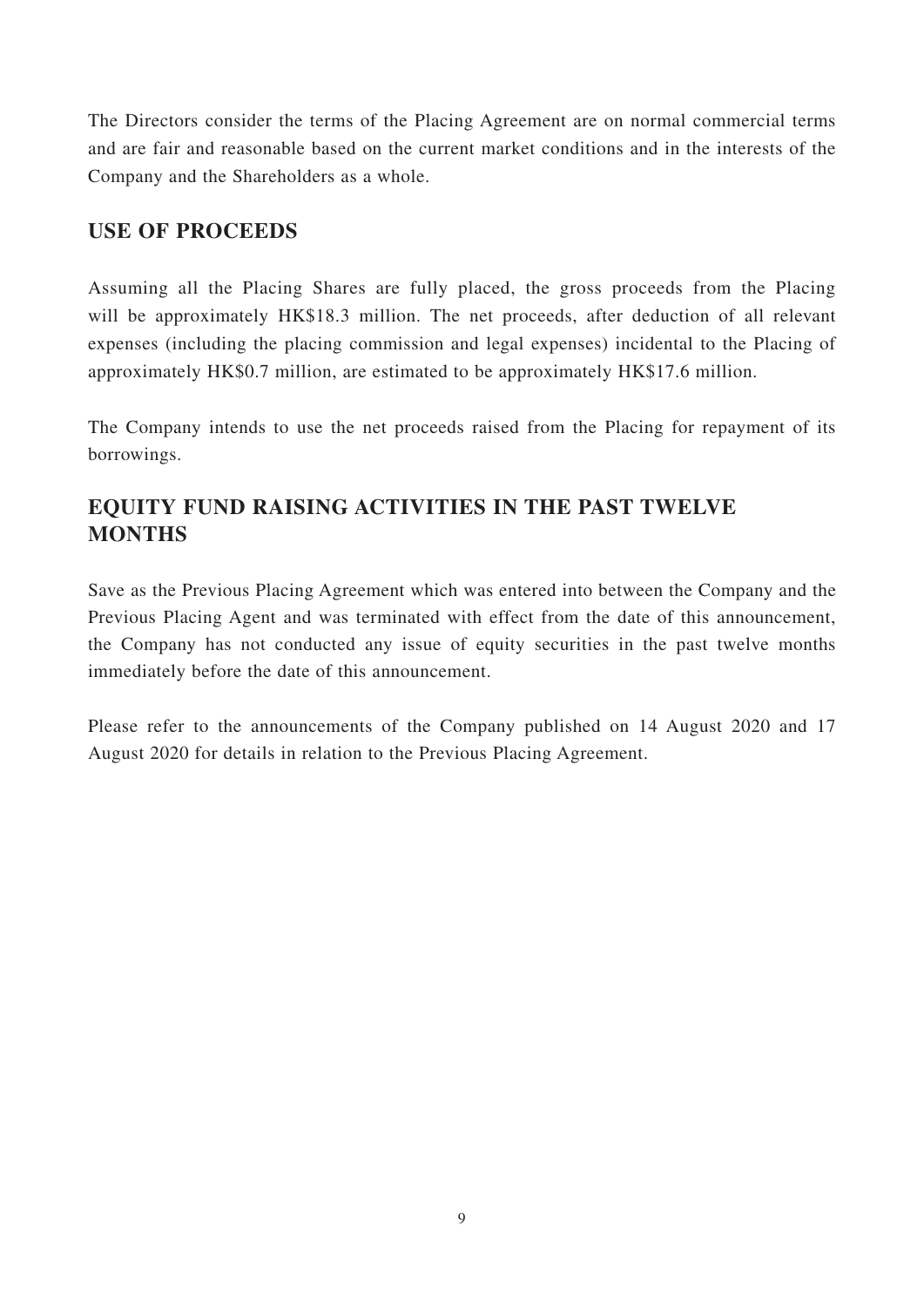### **EFFECT OF THE PLACING ON SHAREHOLDING STRUCTURE**

Assuming no new Shares are issued before Placing Completion, the shareholding structure of the Company as at the date of this announcement and immediately after the issue of all Placing Shares are as follows:

|                                        |                                                     |              |                                                 | <b>Shareholding immediately</b> |  |
|----------------------------------------|-----------------------------------------------------|--------------|-------------------------------------------------|---------------------------------|--|
|                                        | Shareholding as at the date of this<br>announcement |              | after the issue of all<br><b>Placing Shares</b> |                                 |  |
|                                        |                                                     |              |                                                 |                                 |  |
|                                        | Approximate                                         |              |                                                 | Approximate                     |  |
|                                        | Number of                                           | shareholding | Number of                                       | shareholding                    |  |
| Name of the Shareholder                | shares held                                         | percentage   | shares held                                     | percentage                      |  |
| Abundance Development Limited (note 1) | 53,249,204                                          | 9.68%        | 53,249,204                                      | 8.07%                           |  |
| Mr. Lam Arthur <i>(note 2)</i>         | 37,514,437                                          | 6.82%        | 37,514,437                                      | 5.68%                           |  |
| Mr. Cheung Yick Hung Jackie (note 3)   | 100,000                                             | $0.02\%$     | 100,000                                         | 0.01%                           |  |
| The Placees                            |                                                     | -            | 110,000,000                                     | 16.67%                          |  |
| Other public Shareholders              | 459, 136, 359                                       | 83.48%       | 459,136,359                                     | 69.57%                          |  |
| <b>Total</b>                           | 550,000,000                                         | $100.00\%$   | 660,000,000                                     | $100.00\%$                      |  |

Notes:

- 1. Abundance Development Limited is wholly-owned by Mr. Wong Man Fai Mansfield, an executive Director.
- 2. Mr. Lam Arthur is an executive Director.
- 3. Mr. Cheung Yick Hung Jackie is an independent non-executive Director.

#### **PUBLIC FLOAT**

The Company will be able to comply with the public float requirement under the Listing Rules immediately after Placing Completion.

**Placing Completion is subject to the satisfaction of the conditions precedent under the Placing Agreement. As the Placing may or may not proceed, Shareholders and potential investors are advised to exercise caution when dealing in the Shares.**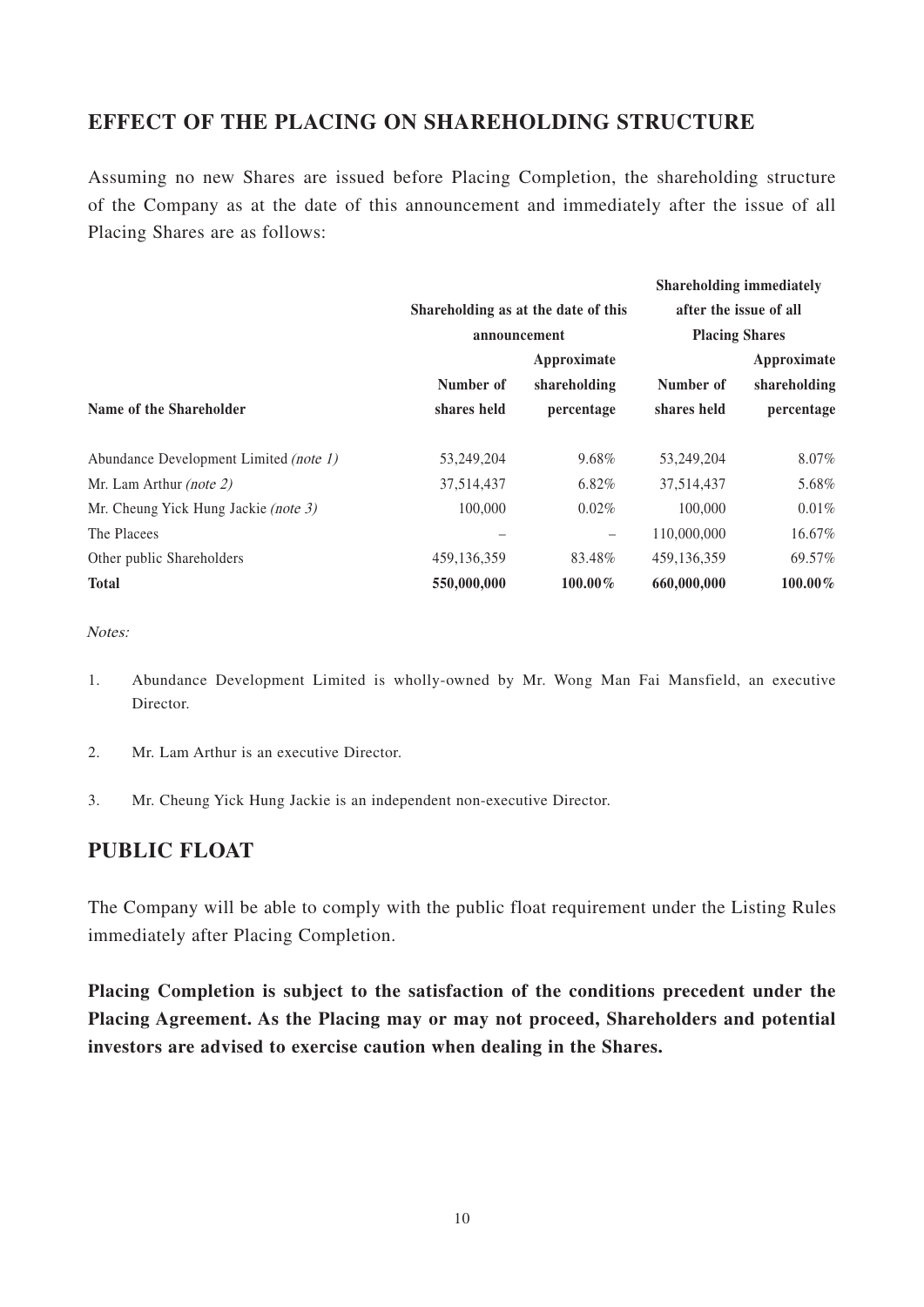## **DEFINITIONS**

In this announcement, the following expressions shall have the meaning set out below unless the context requires otherwise:

| "AGM"             | the annual general meeting of the Company held on 16<br>September 2019                                                                                                                                                                                                                |
|-------------------|---------------------------------------------------------------------------------------------------------------------------------------------------------------------------------------------------------------------------------------------------------------------------------------|
| "Board"           | the board of Directors                                                                                                                                                                                                                                                                |
| "Business Day"    | any day (other than a Saturday or Sunday) on which banks in<br>Hong Kong are generally open for business                                                                                                                                                                              |
| "Company"         | Synergy Group Holdings International Limited 滙能集團控<br>股國際有限公司, a company incorporated in the Cayman<br>Islands with limited liability, the Shares of which are listed<br>on the Main Board of the Stock Exchange                                                                      |
| "Completion Date" | a day falling on the fourth Business Day after the date on<br>which all the conditions set out in the Placing Agreement<br>have fulfilled (or such other date as the Company and<br>the Placing Agent may agree in writing) and on which<br>completion of the Placing will take place |
| "Director(s)"     | the director(s) of the Company                                                                                                                                                                                                                                                        |
| "General Mandate" | the general mandate to issue shares granted to the Directors<br>pursuant to the resolutions of the Shareholders passed at the<br><b>AGM</b>                                                                                                                                           |
| "Group"           | the Company and its subsidiaries from time to time                                                                                                                                                                                                                                    |
| "HK\$"            | Hong Kong dollars, the lawful currency of Hong Kong                                                                                                                                                                                                                                   |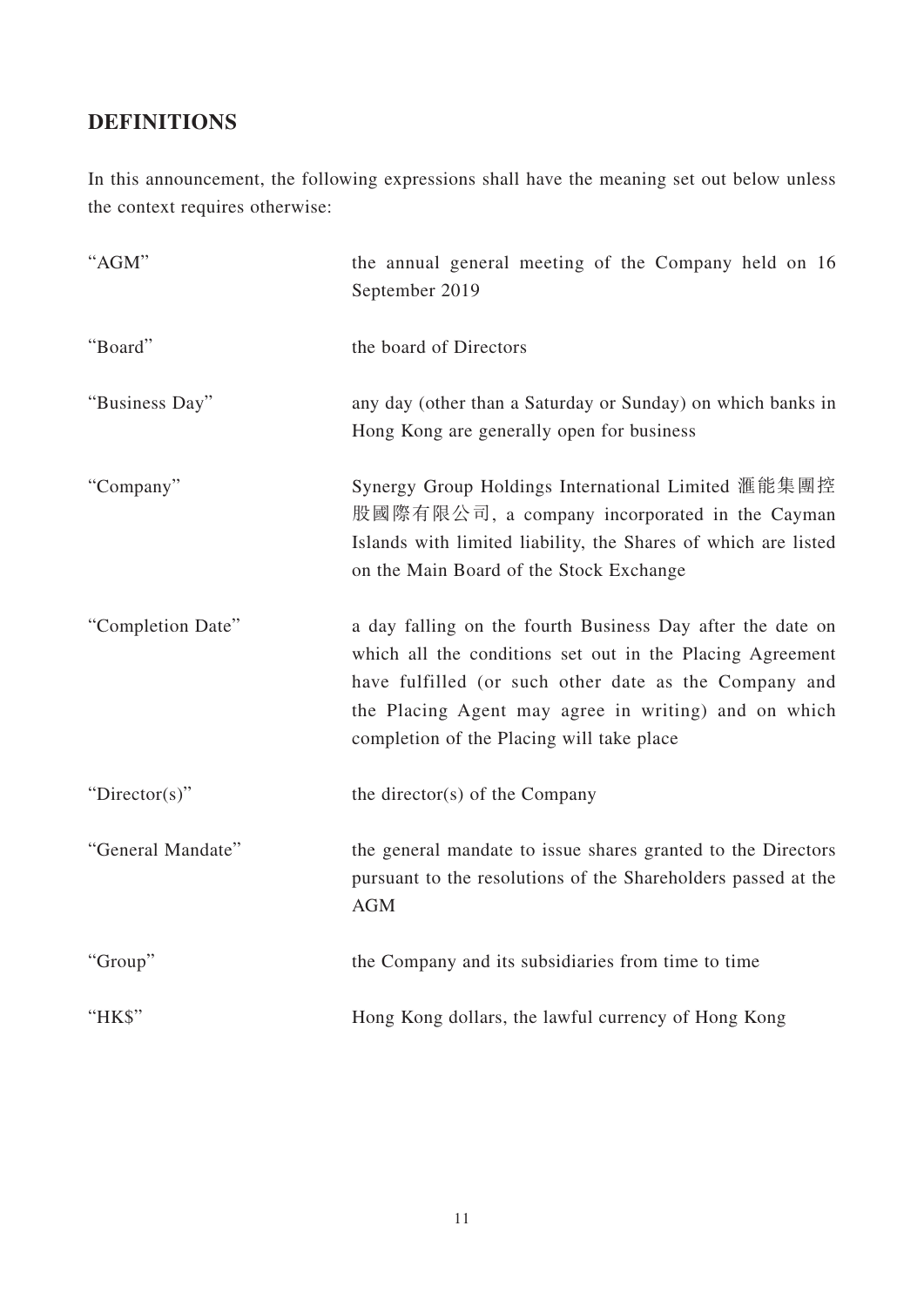| "Hong Kong"                    | the Hong Kong Special Administrative Region of the<br>People's Republic of China                                                                                                                                                                                                                         |
|--------------------------------|----------------------------------------------------------------------------------------------------------------------------------------------------------------------------------------------------------------------------------------------------------------------------------------------------------|
| "Independent Third<br>Parties" | individual(s) or company(ies) which is/are independent of<br>and not connected with (within the meaning of the Listing<br>Rules) any member company of the Group, the Directors,<br>chief executives and substantial shareholders of the<br>Company and its subsidiaries and their respective associates |
| "Listing Rules"                | the Rules Governing the Listing of Securities on the Stock<br>Exchange, as amended from time to time                                                                                                                                                                                                     |
| "Long Stop Date"               | 4 September 2020 or such later date as the Company and the<br>Placing Agent may agree in writing                                                                                                                                                                                                         |
| "Placee(s)"                    | any professional, institutional or other investor(s) procured<br>by the Placing Agent or its agent(s) to subscribe for any<br>Placing Shares pursuant to the Placing Agreement                                                                                                                           |
| "Placing"                      | the placing, on a best efforts basis, of up to $110,000,000$<br>Placing Shares on and subject to the terms and condition set<br>out in the Placing Agreement                                                                                                                                             |
| "Placing Agent"                | ChaoShang Securities Limited, a licensed corporation to<br>carry on business in type 1 regulated activity (dealing in<br>securities) under the Securities and Futures Ordinance<br>(Chapter 571 of the Laws of Hong Kong)                                                                                |
| "Placing Agreement"            | the conditional placing agreement dated 21 August 2020 and<br>entered into between the Company and the Placing Agent in<br>relation to the Placing                                                                                                                                                       |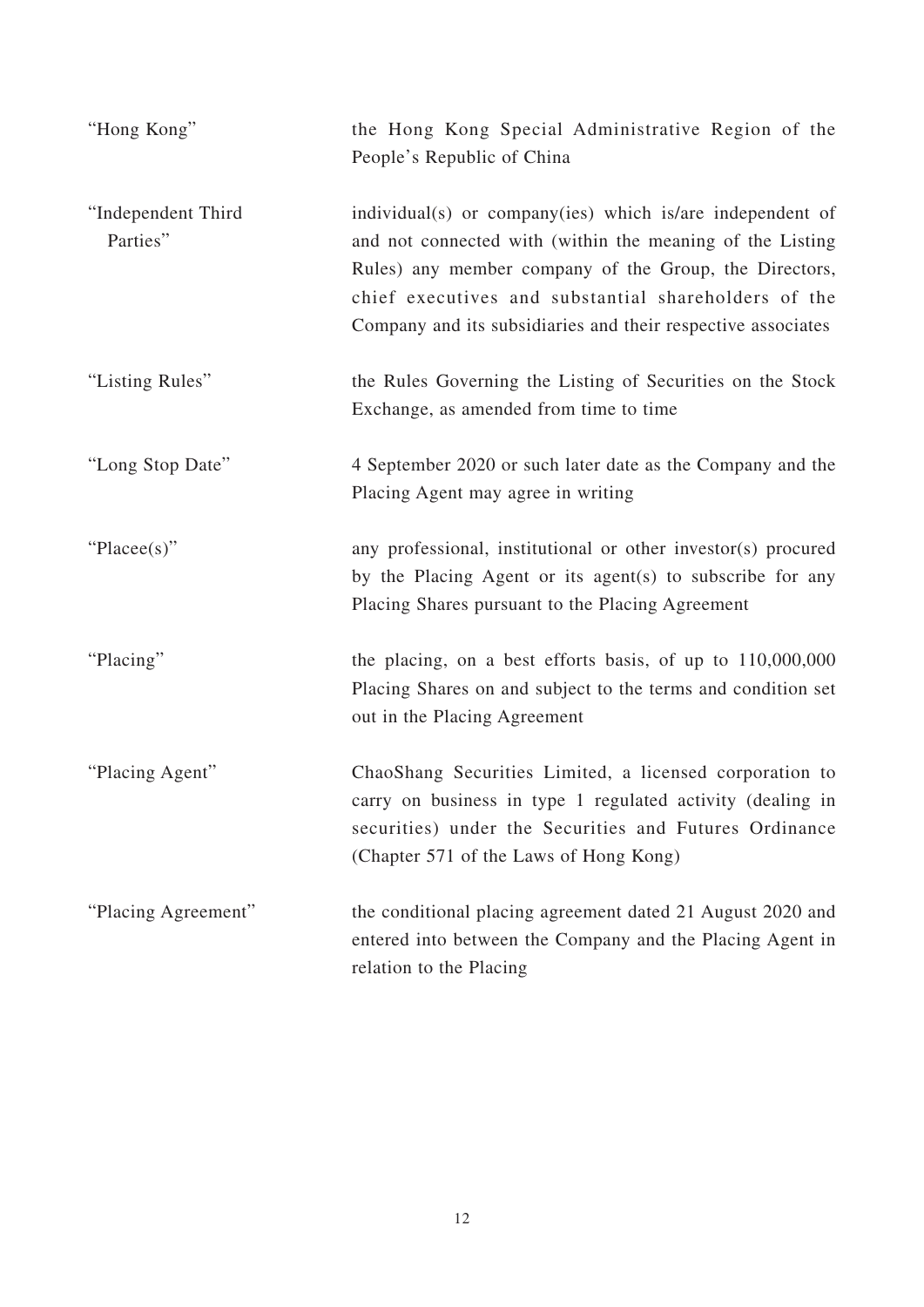| "Placing Completion"            | completion of the Placing in accordance with the terms and<br>conditions of the Placing Agreement                                                                                                                                                                                                                                                                                                                                                                                                |
|---------------------------------|--------------------------------------------------------------------------------------------------------------------------------------------------------------------------------------------------------------------------------------------------------------------------------------------------------------------------------------------------------------------------------------------------------------------------------------------------------------------------------------------------|
| "Placing Price"                 | HK\$0.166 per Placing Share (exclusive of any brokerage,<br>SFC transaction levy and Stock Exchange trading fee as may<br>be payable)                                                                                                                                                                                                                                                                                                                                                            |
| "Placing Shares"                | a total of up to 110,000,000 new Shares to be placed<br>pursuant to the Placing Agreement and to be issued under the<br>General Mandate, each a "Placing Share"                                                                                                                                                                                                                                                                                                                                  |
| "Previous Placing Agent"        | Emperor Securities Limited, a licensed corporation to<br>carry on business in type 1 regulated activity (dealing<br>in securities) and type 4 regulated activity (advising on<br>securities) under the Securities and Futures Ordinance<br>(Chapter 571 of the Laws of Hong Kong)                                                                                                                                                                                                                |
| "Previous Placing<br>Agreement" | the conditional placing agreement dated 14 August 2020<br>entered into between the Company and the Previous<br>Placing Agent (as supplemented by a supplemental placing<br>agreement dated 17 August 2020 entered into between the<br>Company and the Previous Placing Agent) in relation to the<br>placing of a maximum of 110,000,000 new Shares under<br>the General Mandate, details of which were set out in the<br>announcements of the Company dated 14 August 2020 and<br>17 August 2020 |
| "SFC"                           | the Securities and Futures Commission of Hong Kong                                                                                                                                                                                                                                                                                                                                                                                                                                               |
| "Share(s)"                      | ordinary share(s) of HK\$0.01 each in the share capital of the<br>Company                                                                                                                                                                                                                                                                                                                                                                                                                        |
| "Shareholder(s)"                | the holder(s) of $Share(s)$                                                                                                                                                                                                                                                                                                                                                                                                                                                                      |